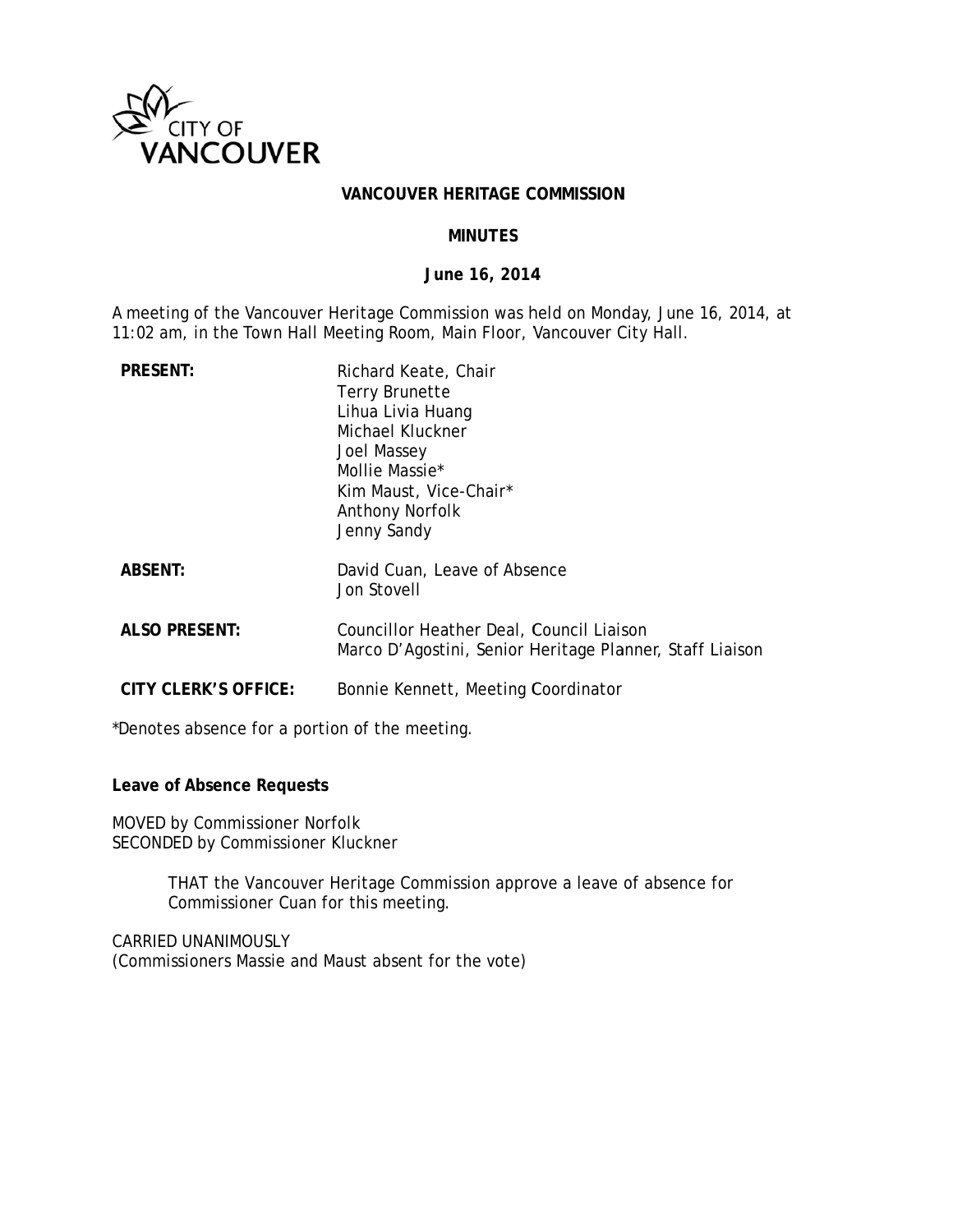# **Approval of Minutes**

MOVED by Commissioner Norfolk SECONDED by Commissioner Sandy

> THAT the Vancouver Heritage Commission approve the minutes from the meeting held May 26, 2014, as circulated.

CARRIED UNANIMOUSLY (Commissioners Massie and Maust absent for the vote)

# **1. Business Arising from the Minutes**

None.

- **2. Conservation Review**
- **(a) 690 Burrard Street (Christ Church Cathedral)**

Applicant: Ron Clay, Proscenium Architecture and Interiors Inc.

Staff: James Boldt, Heritage Group Ann McLean, Urban Planning

The Applicant reviewed the application and responded to questions.

MOVED by Commissioner Brunette SECONDED by Commissioner Norfolk

> THAT the Vancouver Heritage Commission supports the roof replacement including, lighting and colour, for 690 Burrard Street, Christ Church Cathedral, as presented at its meeting on June 16, 2014.

FURTHER THAT the Commission supports the proposed glass bell tower and recommends that further design consideration be given to make it more compatible with the Cathedral and that consideration be given to adding a spire and solid elements to make it taller.

CARRIED UNANIMOUSLY

# **(b) 2546 West 3rd Avenue (Harrington House)**

Issues:

- (i) Support for addition to Register if not brought forward beforehand;
- (ii) Conservation Plan; and
- (iii) Overall scheme and compatibility of new development.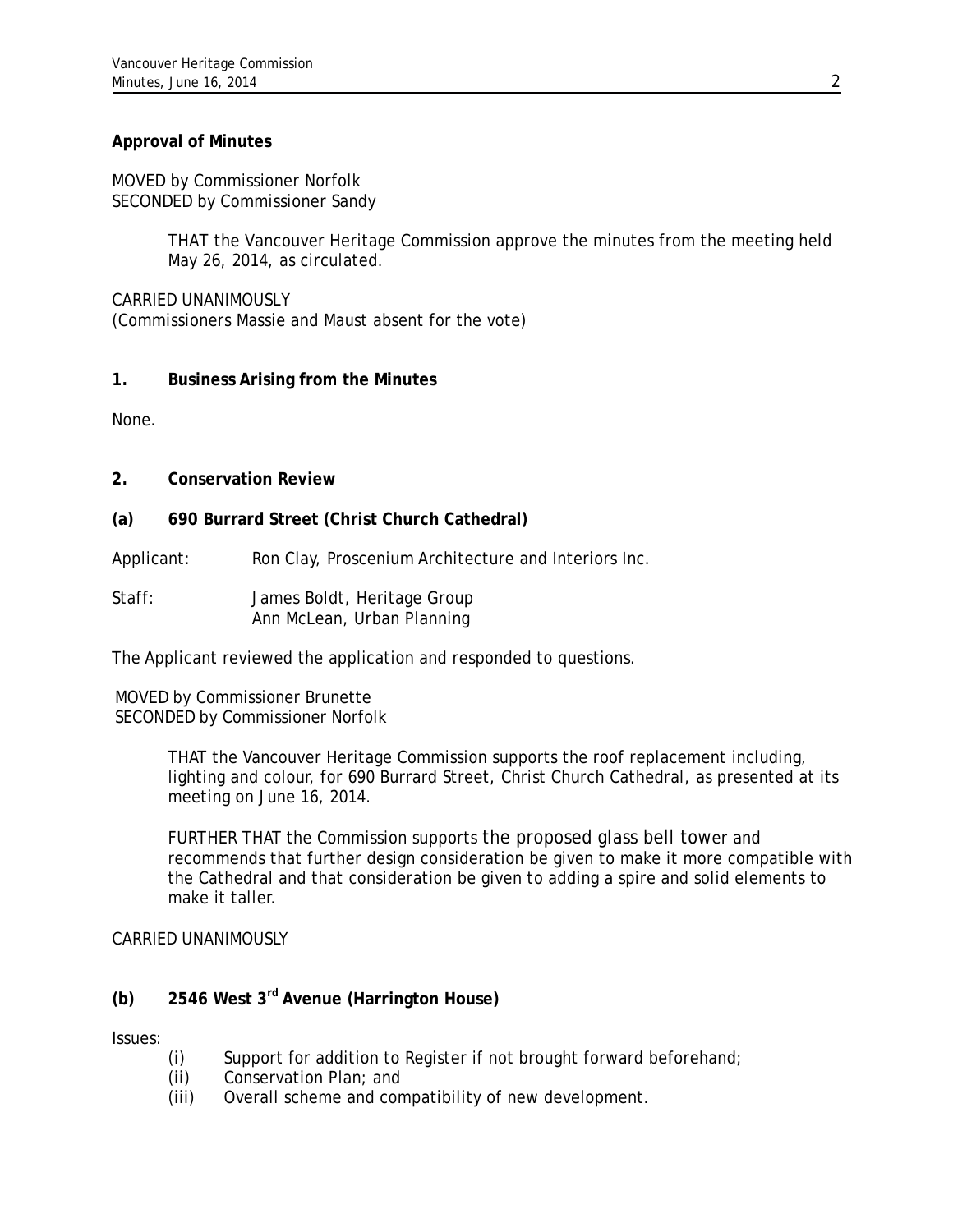Applicant: Alexandre Ravkov Nicole Howell, Donald Luxton & Associates

Staff: James Boldt, Heritage Group

Staff reviewed the application and, along with the Applicant, responded to questions.

Staff noted the following correction to the agenda for the project at 2546 West 3rd Avenue:

• The number of dwelling units proposed is four, and not three.

MOVED by Commissioner Brunette SECONDED by Commissioner Norfolk

> THAT the Vancouver Heritage Commission supports the application to rehabilitate 2546 West  $3^{rd}$  Avenue, the Harrington House, as presented at its meeting on June 16, 2014, including the application to construct an infill dwelling at the rear of the site, noting the following:

- that the Commission requests that consideration be given to restoration of the original windows instead of replication;
- that consideration be given to using cedar shingles for the roof of the heritage house; and
- that design consideration be given to making adjustments to alleviate the tight space between the heritage house and the infill dwelling, including looking at a reduction in the size of the infill building.

# LOST

(Commissioners Huang, Keate, Kluckner, Massey, Massie, and Sandy opposed)

MOVED by Commissioner Sandy SECONDED by Commissioner Massie

> THAT the Vancouver Heritage Commission reserves its support for the application to rehabilitate 2546 West 3<sup>rd</sup> Avenue, the Harrington House, as presented at its meeting on June 16, 2014, including the application to construct an infill dwelling at the rear of the site, noting the following:

- that the Commission requests that consideration be given to restoration of the original windows instead of replication;
- that consideration be given to using cedar shingles for the roof of the heritage house; and
- that design consideration be given to making adjustments to alleviate the tight space between the heritage house and the infill dwelling, including looking at a reduction in the size of the infill building.

# CARRIED

(Commissioner Brunette opposed)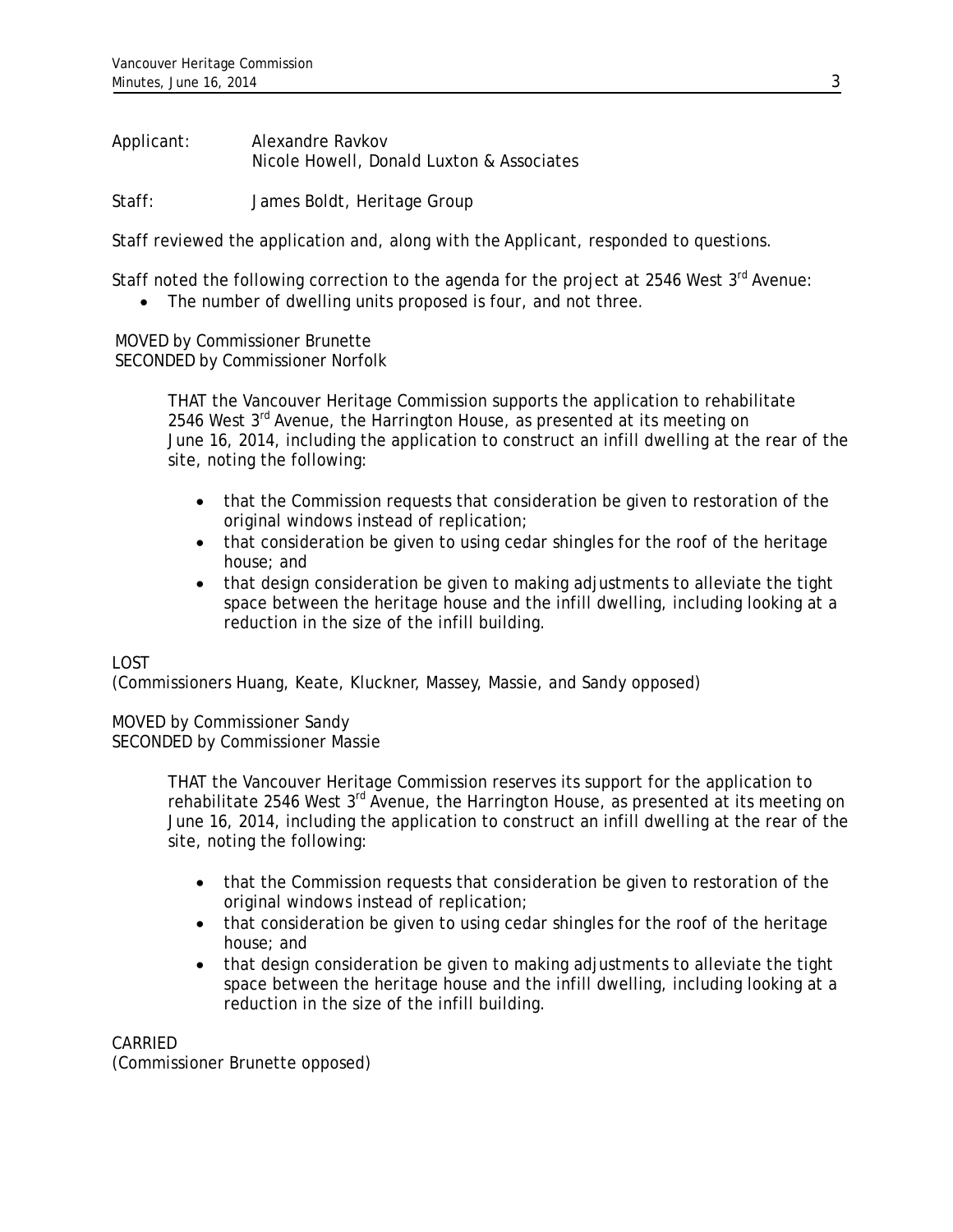# **(c) 1836 West 12th Avenue (Fox House)**

Issues:

- (i) Statement of Significance;
- (ii) Conservation Plan; and
- (iii) Overall scheme and compatibility of new development.
- Applicant: Alexandre Ravkov Nicole Howell, Donald Luxton & Associates

Staff: James Boldt, Heritage Group

Staff reviewed the application and, along with the Applicant, responded to questions.

Staff noted the following corrections to the agenda for the project at 1836 West 12<sup>th</sup> Avenue:

- The number of dwelling units proposed is four, and not three.
- The proposed floor space ratio is 0.89 FSR, and not 0.96 FSR. The floor area as noted, 5,523 sq. ft. is correct.

MOVED by Commissioner Norfolk SECONDED by Commissioner Brunette

> THAT the Vancouver Heritage Commission supports the application to rehabilitate 1836 West  $12<sup>th</sup>$  Avenue, the Fox House, as presented at its meeting on June 16, 2014, noting the following:

- that the Commission requests that cedar shingles be used on the roof of the heritage house;
- that further consideration be given to the retention of interior heritage features where possible and that consideration be given to preserving and donating any interior elements that cannot be retained in the rehabilitated house;
- that further design consideration be given to reducing the size and scale of the infill building; and
- that staff, if possible, facilitate the approval to rehabilitate the original windows instead of replication.

CARRIED UNANIMOUSLY

**\* \* \* \* \*** 

The Commission recessed at 12:35 pm reconvened at 12:48 pm.

**\* \* \* \* \***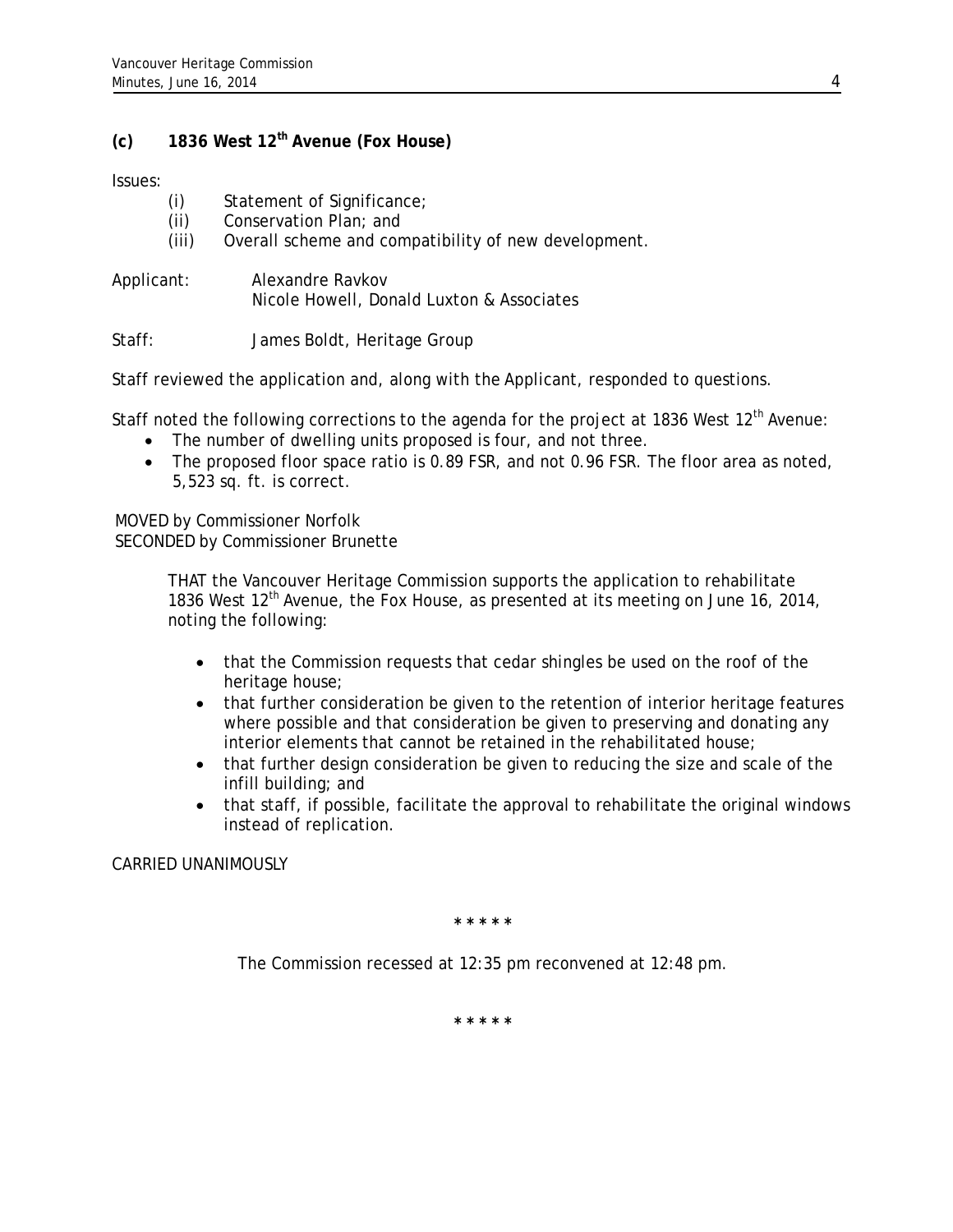# **(d) 1090 West Pender Street**

Applicant: Mark Thompson, MCM Architects Donald Luxton, Donald Luxton and Associates

Staff: Marco D'Agostini, Heritage Group

Staff and the Applicant reviewed the application and responded to questions.

MOVED by Commissioner Maust SECONDED by Commissioner Brunette

> THAT, while regretting the significant loss of 1090 West Pender Street, a mid-century formalist gem, the Vancouver Heritage Commission supports the effort of the applicant to commemorate the heritage building's precast elements in the proposed redevelopment of the site, as presented at its meeting on June 16, 2014.

### CARRIED UNANIMOUSLY

# **3. Statement of Significance Subcommittee Report**

Staff provided an overview of the May 29, 2014, report from the Statement of Significance and Vancouver Heritage Register Subcommittee, and responded to questions.

MOVED by Commissioner Kluckner SECONDED by Commissioner Norfolk

> THAT the Vancouver Heritage Commission supports adding 617-619 West Hastings Street, Leland Hotel Annex, to the Vancouver Heritage Register as a B-listing.

> THAT the Commission supports adding the following buildings to the Vancouver Heritage Register as C-listings:

- $\bullet$  2546 West 3<sup>rd</sup> Avenue, Harrington House
- $\bullet$  1014 West 11<sup>th</sup> Avenue, Muir House
- $\bullet$  850 East 13<sup>th</sup> Avenue, Vernon House
- 1837 West 19<sup>th</sup> Avenue, Rev. J.C. Stewart House

FURTHER THAT the Commission requests that the Statements of Significance for the following buildings be referred back to the consultants for revisions:

- 617-619 West Hastings Street, Leland Hotel Annex
- 2546 West 3<sup>rd</sup> Avenue, Harrington House
- $\bullet$  1014 West 11<sup>th</sup> Avenue, Muir House
- $\bullet$  850 East 13<sup>th</sup> Avenue, Vernon House
- 1837 West 19<sup>th</sup> Avenue, Rev. J.C. Stewart House.

## CARRIED UNANIMOUSLY